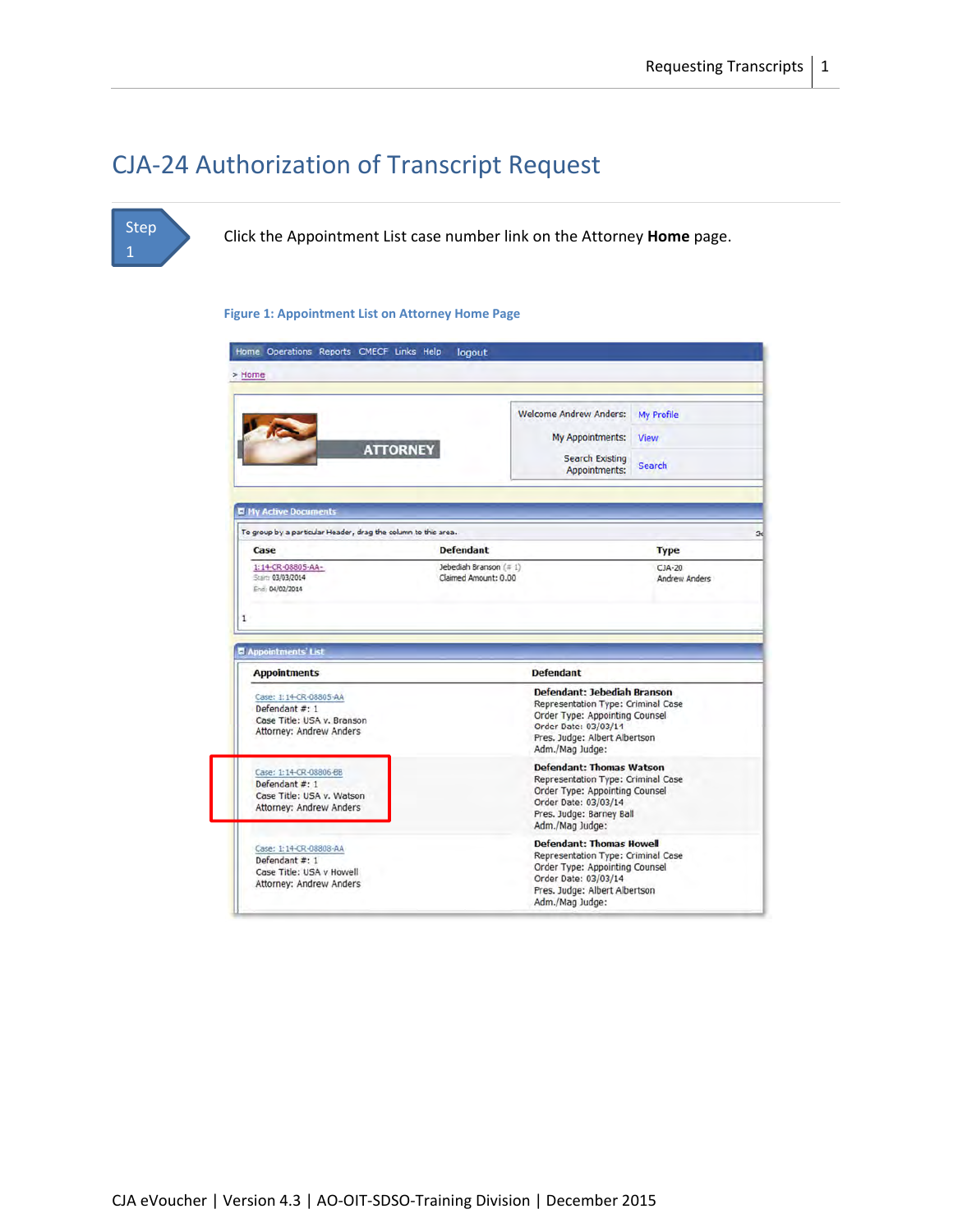Step 2

Select the **AUTH‐24 Create** link on the left panel ‐ on the **Appointment Info** screen.

**Figure 2: Create Auth‐24 link on Appointment Info Screen**

| <b>Appointment</b>                                                                          | <b>Appointment Info</b>                                                |                                                        |
|---------------------------------------------------------------------------------------------|------------------------------------------------------------------------|--------------------------------------------------------|
| In this page you will find a<br>summary about this                                          | 1. CIR DIST/DIV.CODE<br>0101                                           | 2. PERSON REE<br><b>Thomas Wats</b>                    |
| appointment, including a                                                                    | 3. MAG. DKT/DEF.NUMBER                                                 | <b>4 DIST DKT/DI</b><br>$1:14$ -CR-0880                |
| list of vouchers related to<br>this appointment and links                                   | 7. IN CASE/MATTER OF(Case Name)<br><b>USA</b> v. Watson                | <b>SPAVMENT C</b><br>Felony (inclus<br>of alleged felo |
| to create new vouchers                                                                      | 11. OFFENSE(S) CHARGED<br>42:2131.F ATOMIC ENERGY LICENSE REQUIF       |                                                        |
| View Representation                                                                         | 12. ATTORNEY'S NAME AND MAILING ADDRESS<br>Andrew Anders - Bar Number: |                                                        |
| <b>Create New Voucher</b>                                                                   | 110 Main Street<br>San Antonio TX 78210                                |                                                        |
| <b>AUTH</b><br><b>Create</b><br>Authorization for Expert and<br>other Services              | Phone: 210-833-5623                                                    |                                                        |
| <b>AUTH-24</b><br><b>Create</b><br>Authorization for payment of<br>transcript               | LAW FIRM NAME AND MAILING ADDRESS                                      |                                                        |
| $CJA-20$<br><b>Create</b><br>Appointment of and Authority to<br>Pay Court-Appointed Counsel | <b>Vouchers on File</b>                                                |                                                        |
| $CJA-21$<br><b>Create</b>                                                                   | To group by a particular Header, drag the column                       |                                                        |
| Authorization and Voucher for<br><b>Expert and other Services</b>                           | Case                                                                   | <b>Defendant</b>                                       |
| <b>WALK WALK</b><br><b>MARILLY</b>                                                          |                                                                        |                                                        |
| Statement for a Compensation<br>Claim in Excess of the Statutory                            |                                                                        |                                                        |
| Case Compensation Maximum:<br>strict Cour                                                   |                                                                        |                                                        |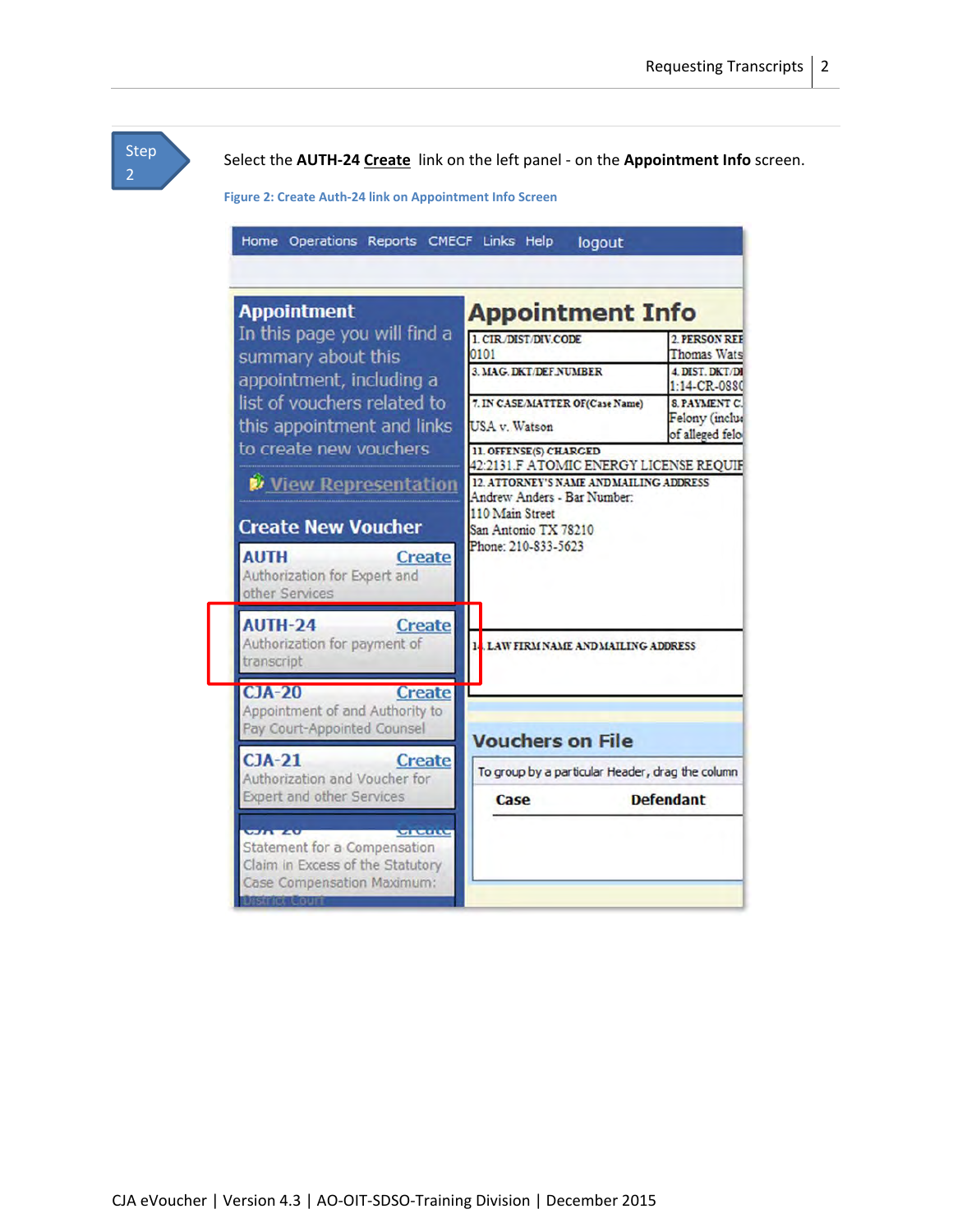| Home Operations Reports CMECF Links Help                | logout                                                                                                                                   |                                                                                           |                                                                                                                                                                                                                                                                                           |                                          |
|---------------------------------------------------------|------------------------------------------------------------------------------------------------------------------------------------------|-------------------------------------------------------------------------------------------|-------------------------------------------------------------------------------------------------------------------------------------------------------------------------------------------------------------------------------------------------------------------------------------------|------------------------------------------|
|                                                         |                                                                                                                                          |                                                                                           |                                                                                                                                                                                                                                                                                           |                                          |
| AUTH-24                                                 | <b>Basic Info</b><br><b>Documents</b>                                                                                                    | <b>Confirmation</b>                                                                       |                                                                                                                                                                                                                                                                                           |                                          |
| Attorney<br><b>Enters</b>                               | <b>Basic Info</b>                                                                                                                        |                                                                                           |                                                                                                                                                                                                                                                                                           |                                          |
|                                                         | <b>L. CIR. DIST/DIV.CODE</b><br>0101                                                                                                     | 2. PERSON REPRESENTED<br>Jebediah Branson                                                 |                                                                                                                                                                                                                                                                                           | <b>VOUCHER NUMBER</b>                    |
| Def.: Jebediah Branson                                  | <b>3. MAG. DET/DEF.NUMBER</b>                                                                                                            | <b>4. DIST. DKT/DEF.NUMBER</b><br>1:14-CR-08805-1-AA                                      | <b>5. APPEALS, DKT DEF NUMBER</b>                                                                                                                                                                                                                                                         | 6. OTHER DKT DEF NUMBER                  |
| Link to CM/ECF                                          | 7. IN CASE MATTER OF(Case Name)<br>USA v. Branson                                                                                        | <b>8. PAYMENT CATEGORY</b><br>Felony (including pre-trial diversion<br>of alleged felony) | 9. TYPE PERSON REPRESENTED<br>Adult Defendant                                                                                                                                                                                                                                             | 10. REPRESENTATION TYPE<br>Criminal Case |
| Voucher                                                 | 11. OFFENSE(S) CHARGED<br>15:1825.F INSPECTION VIOLATION PENALTIES                                                                       |                                                                                           |                                                                                                                                                                                                                                                                                           |                                          |
| #:<br>Request Date: 1/1/1901<br>Decision Date: 1/1/1901 | 12. ATTORNEY'S NAME AND MAILING ADDRESS<br>Andrew Anders - Bar Number.<br>110 Main Street<br>San Antonio TX 78210<br>Phone: 210-833-5623 |                                                                                           | <b>13. COURT ORDER</b><br>A Associate<br>F Subs for Federal Defender (J O Appointing Counsel<br>P Subs for Panel Attorney R Subs for Retained Attorney<br>Y Standby Counsel<br>Prior Attorney's Name<br><b>Appointment Dates</b><br>Signature of Presiding Judge or By Order of the Court | C Co-Counsel                             |
|                                                         | 14 LAW FIRM NAME AND MAILING ADDRESS                                                                                                     |                                                                                           | Albert Albertson<br>Date of Order<br>Nunc Pro Tunc Date<br>3/3/2014<br>Repayment YES VNO                                                                                                                                                                                                  |                                          |
|                                                         | <b>Proceeding Transcript</b>                                                                                                             |                                                                                           |                                                                                                                                                                                                                                                                                           | $\sigma$                                 |
|                                                         | <b>To Be Used</b>                                                                                                                        |                                                                                           |                                                                                                                                                                                                                                                                                           | Ψ                                        |
|                                                         | <b>Proceeding To Be</b><br><b>Transcribed</b>                                                                                            |                                                                                           |                                                                                                                                                                                                                                                                                           | ×<br>w                                   |
|                                                         | <b>Apportioned Cost (%)</b>                                                                                                              |                                                                                           |                                                                                                                                                                                                                                                                                           |                                          |
|                                                         | <b>Apportioned Case and</b><br><b>Defendant</b>                                                                                          |                                                                                           |                                                                                                                                                                                                                                                                                           |                                          |
|                                                         | <b>Special Transcript</b><br>None<br><b>Handling</b>                                                                                     | $\vee$ .                                                                                  |                                                                                                                                                                                                                                                                                           |                                          |
|                                                         |                                                                                                                                          | Prosecution Opening Statement                                                             | Prosecution Argument                                                                                                                                                                                                                                                                      | Prosecution Rebuttal                     |
|                                                         | <b>Transcripts</b>                                                                                                                       | Defense Opening Statement                                                                 | Defense Argument                                                                                                                                                                                                                                                                          | Jury Instructions<br>Voir Dire           |

#### **Notes:**

- Fill in the details for the transcript you are requesting. The required items are marked with a red asterisk.
- You may attach any relevant supporting documents on the **Documents** tab.

**Figure 4: Special Transcript Handling drop‐down list.**

| None                     |  |
|--------------------------|--|
| $14$ -day                |  |
| Expedited                |  |
| Daily                    |  |
| Hourly                   |  |
| <b>Realtime Unedited</b> |  |